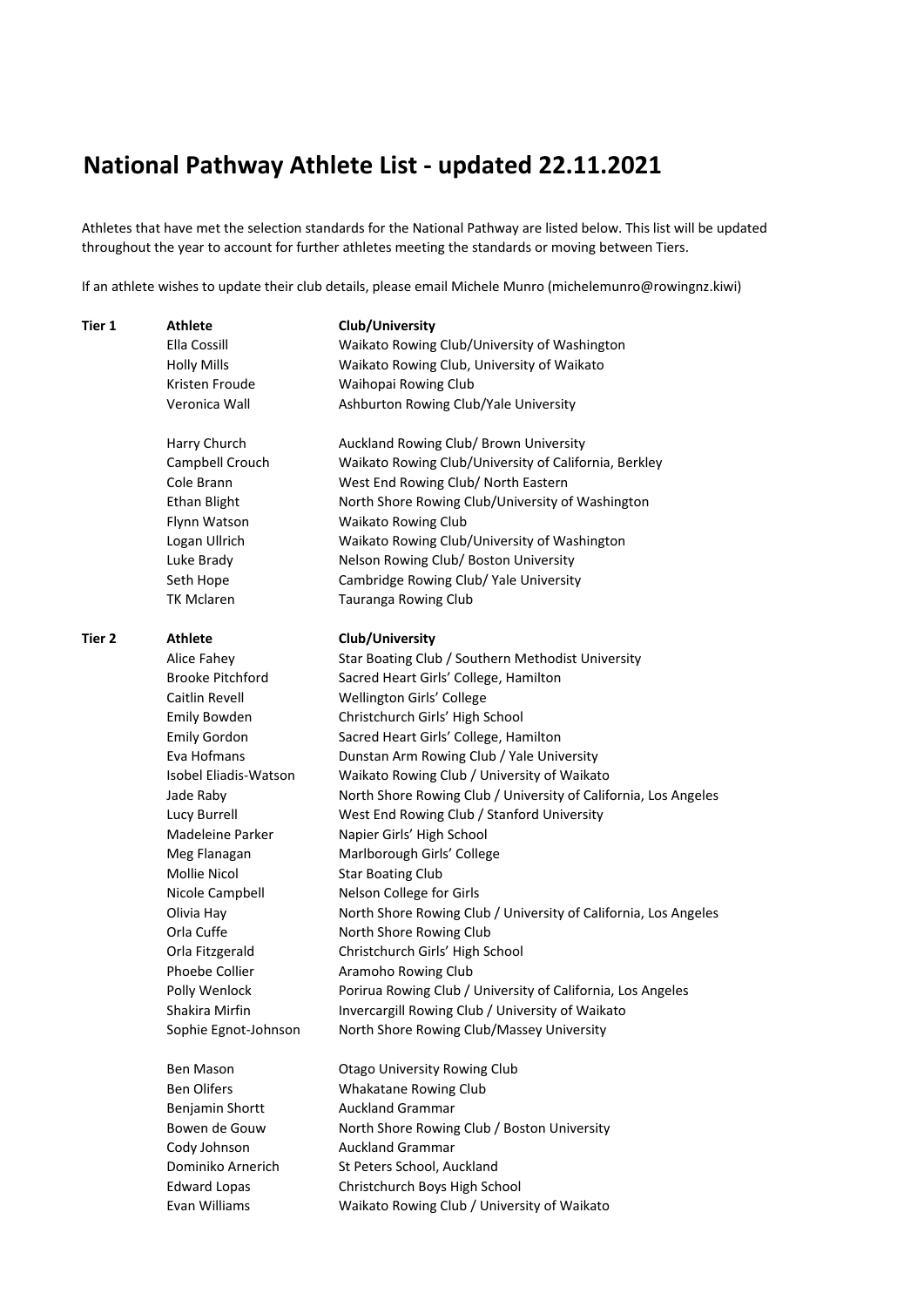|        | <b>Finn Hamill</b>      | <b>Waikato Rowing Club</b>                            |
|--------|-------------------------|-------------------------------------------------------|
|        | <b>Fred Vavasour</b>    | Marlborough Boys                                      |
|        | Harry Fitzpatrick       | West End Rowing Club                                  |
|        | Joshua Gordon           | Waikato Rowing Club / Harvard University              |
|        | Joshua Vodanovich       | <b>Waikato Rowing Club</b>                            |
|        | Jostien Leota-Butler    | West End Rowing Club/University of Canterbury         |
|        | Kobe Miller             | Wairau Rowing Club/Otago University Rowing Club       |
|        | Logan Docherty          | Wairau Rowing Club                                    |
|        | Matthew Waddell         | St Pauls Collegiate                                   |
|        | Matthew White           | Avon Rowing Club/Lincoln University                   |
|        | Max Cossill             | Waikato Rowing Club / University of Waikato           |
|        | <b>Murphy Waters</b>    | Mercer Rowing Club/University of Canterbury           |
|        | Nicholas Bryan          | <b>Mount Albert Grammar</b>                           |
|        | Oliver Ransom           | Nelson College for Boys                               |
|        | Oliver Welch            | <b>Auckland Grammar</b>                               |
|        | Oscar Ruston            | Gisborne Boys' High School                            |
|        | Reuben Cook             | Otago Boys' High School                               |
|        | Robson Wallace          | Sacred Heart College, Auckland                        |
|        | Samuel Shotter          | North Shore Rowing Club / Auckland University         |
|        | Will Gilbert            | Avon Rowing Club/Lincoln University                   |
| Tier 3 | Athlete                 | Club/University                                       |
|        | <b>Addison Peebles</b>  | West End Rowing Club                                  |
|        | Alana Sherman           | North Shore Rowing Club                               |
|        | Amelia Barrell          | <b>Waikato Rowing Club</b>                            |
|        | Atlanta Bruce           | North Shore Rowing Club                               |
|        | Daisy Forsythe          | North Shore/University of Canterbury                  |
|        | Ella Price              | <b>Otago University Rowing Club</b>                   |
|        | Emma Averill            | Tauranga Rowing Club                                  |
|        | Erin Tickelpenny        | Te Awamutu Rowing Club                                |
|        | Erinn Aspell            | <b>Star Boating Club</b>                              |
|        | Grainne Walsh           | West End Rowing Club/University of Waikato            |
|        | <b>Harriet Williams</b> | Hawkes Bay Rowing Club / University of Canterbury     |
|        | Jane Shellekens         | Auckland Rowing Club/University of Canterbury         |
|        | Lily Crawford           | Wairau Rowing Club                                    |
|        | Mackenzie Tuffin        | Petone Rowing Club                                    |
|        | Marcie Glaholm          | Bay of Plenty Coast Rowing Club                       |
|        | Maiya Birdling          | <b>Waikato Rowing Club</b>                            |
|        | Moya McKenna            | <b>Star Boating Club</b>                              |
|        | Sally Wylaars           | Avon Rowing Club/Otago University Rowing Club         |
|        | Sarah Pahlen            | Avon Rowing Club                                      |
|        | <b>Tyler Stewart</b>    | Avon Rowing Club                                      |
|        | Adam Ford               | West End Rowing Club                                  |
|        | Angus Kenny             | Dunstan Arms Rowing Club/Otago University Rowing Club |
|        | Arie Rasmussen-Magasiva | Wellington Rowing Club                                |
|        | Callum Jarvis           | North Shore Rowing Club                               |
|        | Callum Tutbury          | Tauranga Rowing Club                                  |
|        | Connor Bacchus          | West End Rowing Club                                  |
|        | Dylan Burton            | <b>Wairau Rowing Club</b>                             |
|        | <b>Elliot Stanley</b>   | Avon Rowing Club                                      |
|        | Ethan Aldersiete        | Wairau Rowing Club                                    |
|        | George Johnson          | Avon Rowing Club                                      |
|        | <b>Gerard Wall</b>      | Ashburton Rowing Club                                 |
|        |                         |                                                       |